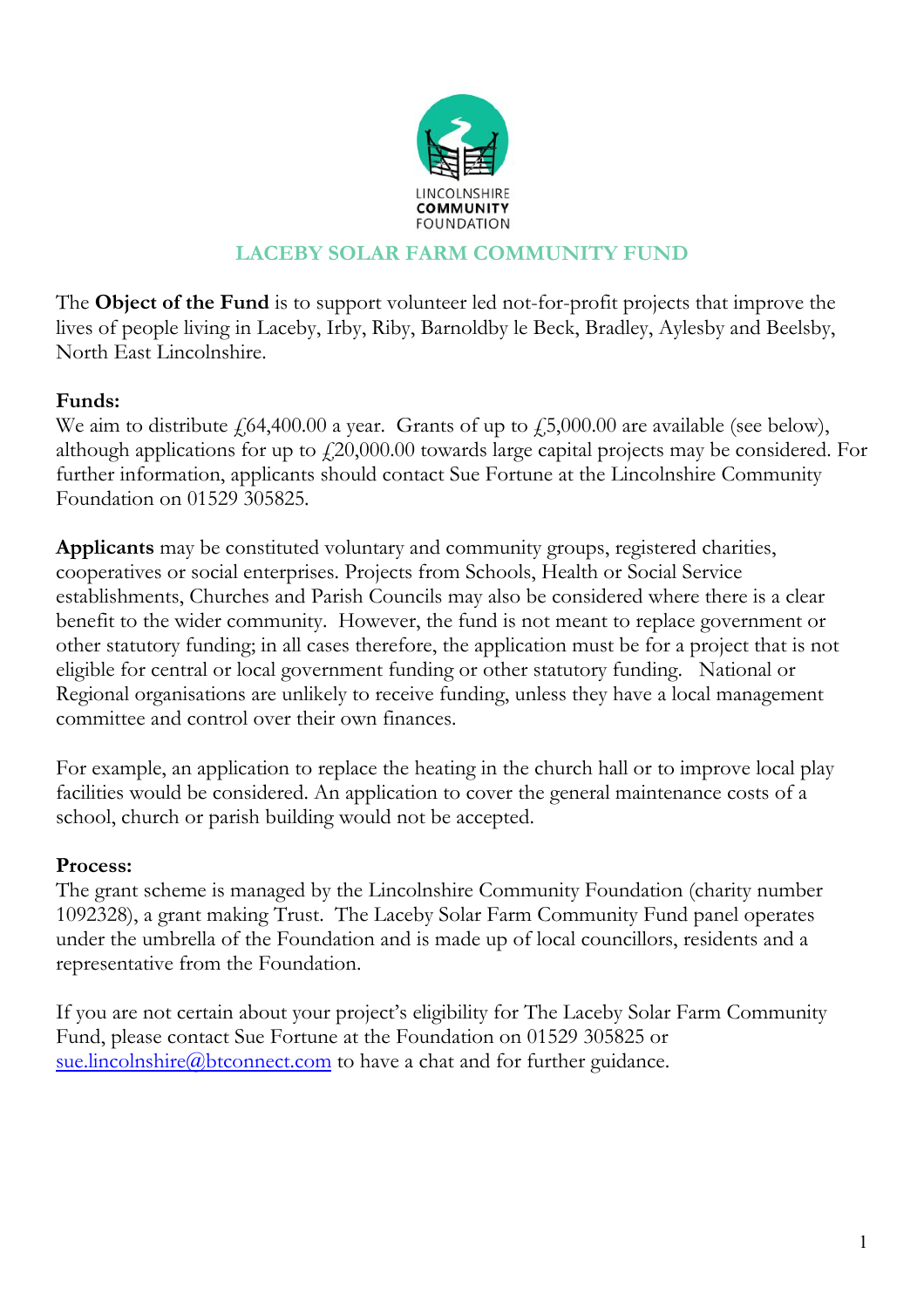## **Fund Guidelines**

Grants are available for practical projects that contribute to community cohesion, support young/older people, develop energy efficiency or environmental improvements or improve local community facilities.

Funding can be provided to cover running costs, building improvements, equipment, travel, venue hire, telephone, refreshments, volunteer costs/training etc. Activities must meet an identified need in the community.

**Examples** of Fundable Projects:

- *Community Cohesion*: Intergenerational projects that bring the community together, community safety initiatives, arts, culture and heritage projects and facilities that improve wellbeing and help strengthen the community
- *Young People*: Provision of activities, facilities and opportunities for young people, workshops, diversionary activities, alternative curriculum provision, youth music, arts sessions, youth club provision etc.
- *Community Facilities:* Support for meeting places (community centres, village halls, playing fields, church halls)
- *Energy efficiency:* for community buildings, reduction in car use (bicycling, health walks), ground source energy schemes, rain harvesting, solar panels and cost effective heating or lighting systems for community buildings
- *Older People:* Projects that help older people live independent lives, tackle isolation, loneliness and support for people with dementia and their carers, activities that increase physical activity and improve wellbeing

## **About The Grants….**

- $\triangleright$  We aim to distribute around  $\frac{1}{64,000}$
- $\triangleright$  Grants are for a maximum of  $\sqrt{25,000}$
- Payments are normally made in advance
- Closing dates are on 1 April and 1 October every year, although applications for up to £500 will be considered on a monthly basis
- $\triangleright$  Decisions to be notified within six weeks of closing date
- All funds to be spent within a year of receipt, or as otherwise agreed.

### **What Can't we fund?**

- Party Political or predominantly religious activities
- $\triangleright$  Individuals
- $\triangleright$  Statutory provision
- $\triangleright$  Animal welfare
- *General contributions to large appeals*
- Grant making bodies applying for funding to redistribute to others
- Retrospective expenditure or unsustainable deficits or loans